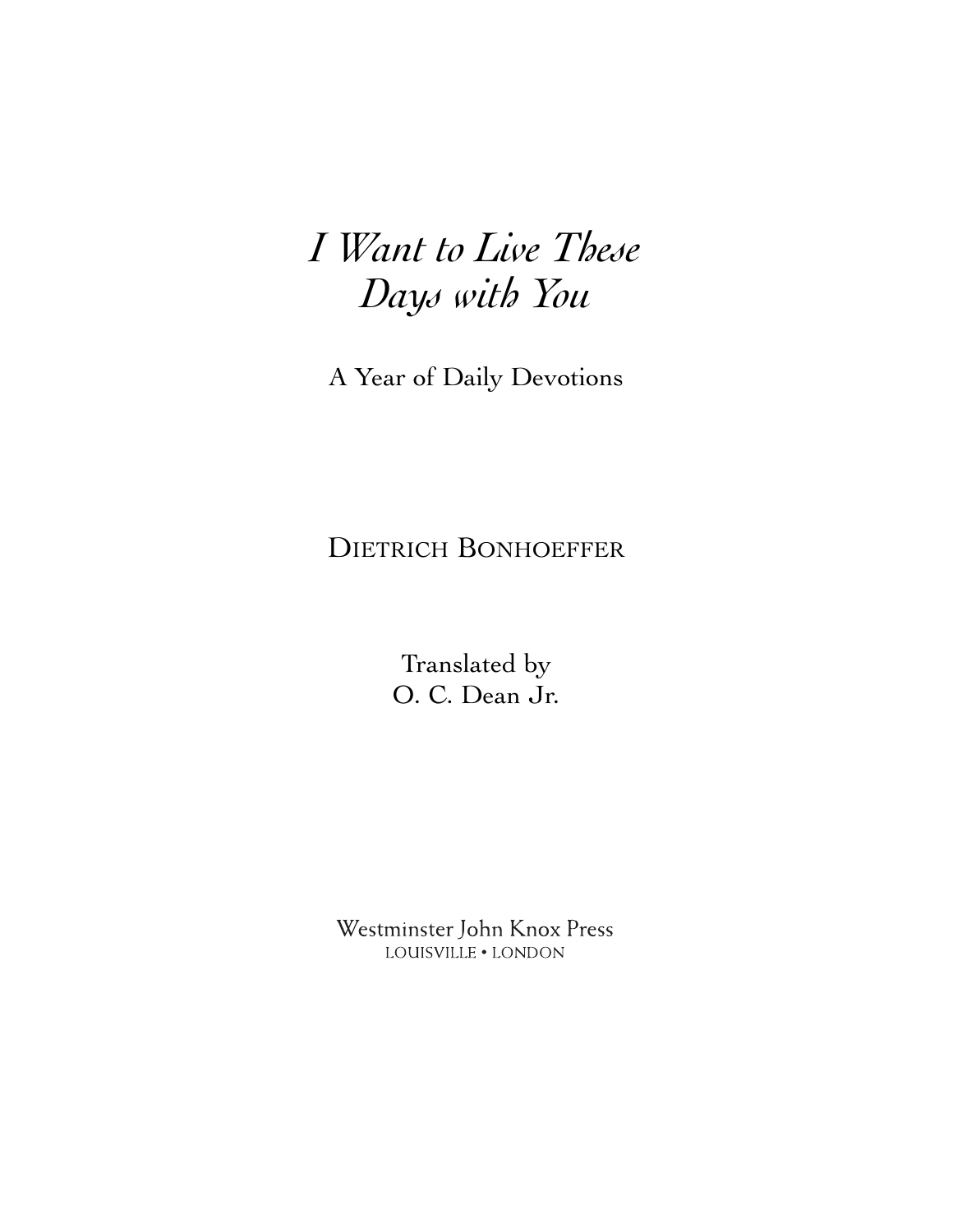### **CONTENTS**

TRANSLATOR'S PREFACE / vii

PREFACE / ix

TEXTS FOR THE FESTIVALS OF THE CHURCH YEAR / xii

JANUARY / 1 A NEW BEGINNING

 $\circledcirc$ 

FEBRUARY / 33 COMMANDMENT AND PRAYER

> MARCH / 63 PARTICIPATION IN THE SUFFERING OF GOD

APRIL / 95 GOOD FRIDAY AND EASTER

MAY / 127 GOD'S YES TO HUMANKIND

JUNE / 159 THE UNITY OF THE CHURCH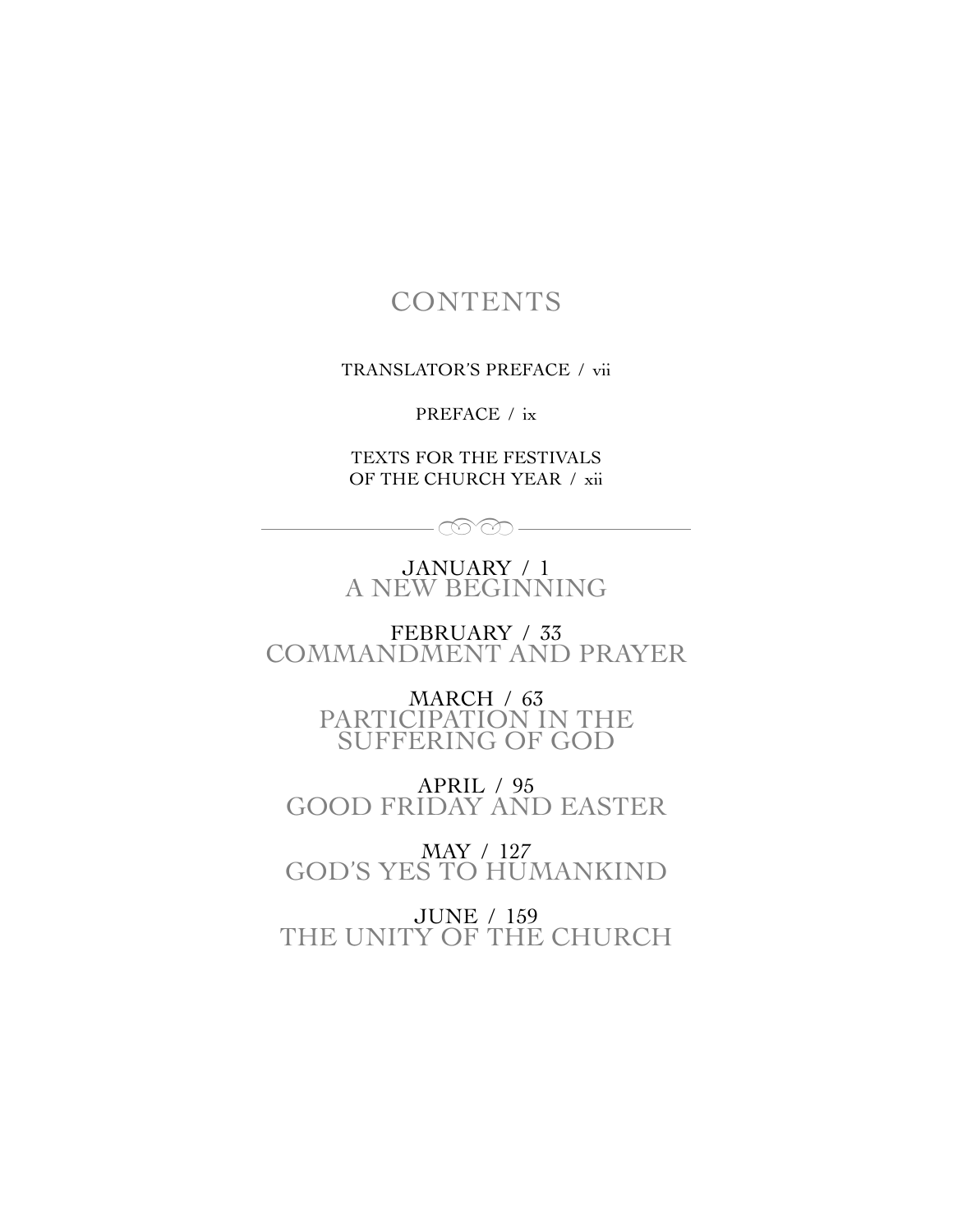#### JULY / 191 CHRISTIANS IN THE WORLD

AUGUST / 223 ENCOUNTER AND RESPONSIBILITY

SEPTEMBER / 255 THE RECONCILING LOVE OF GOD

> OCTOBER / 287 HEAR THE GOSPEL!

> > NOVEMBER / 319 AT THE LIMITS

DECEMBER / 351 CELEBRATING CHRISTMAS **CORRECTLY** 

A SHORT BIOGRAPHY OF DIETRICH BONHOEFFER / 384

SOURCES / 386

SOURCES OF DAILY READINGS / 388

INDEX OF SCRIPTURE REFERENCES / 392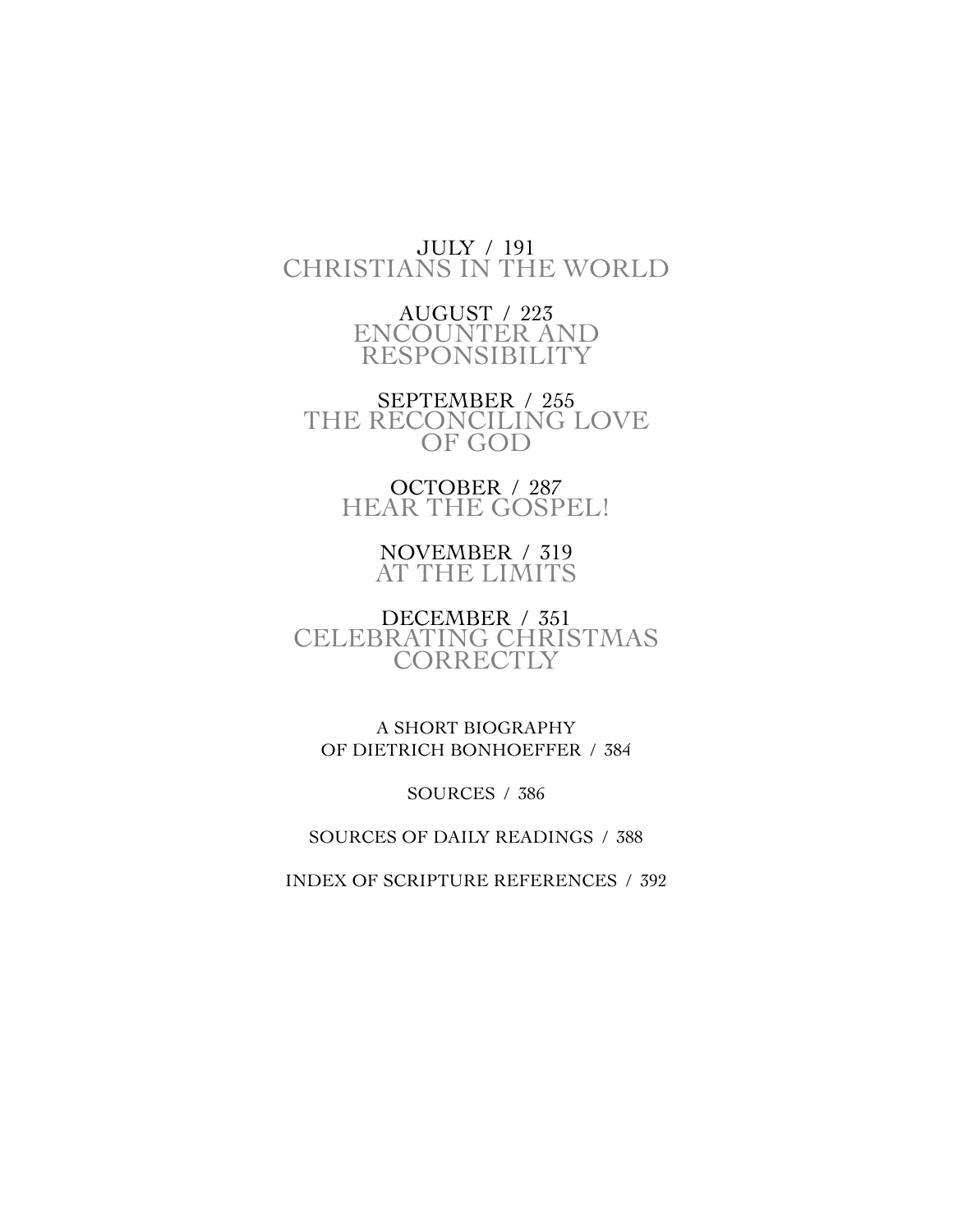# JANUARY

 $\infty$ 

### A NEW BEGINNING

Every new morning is a new beginning of our life. Every day is a completed whole.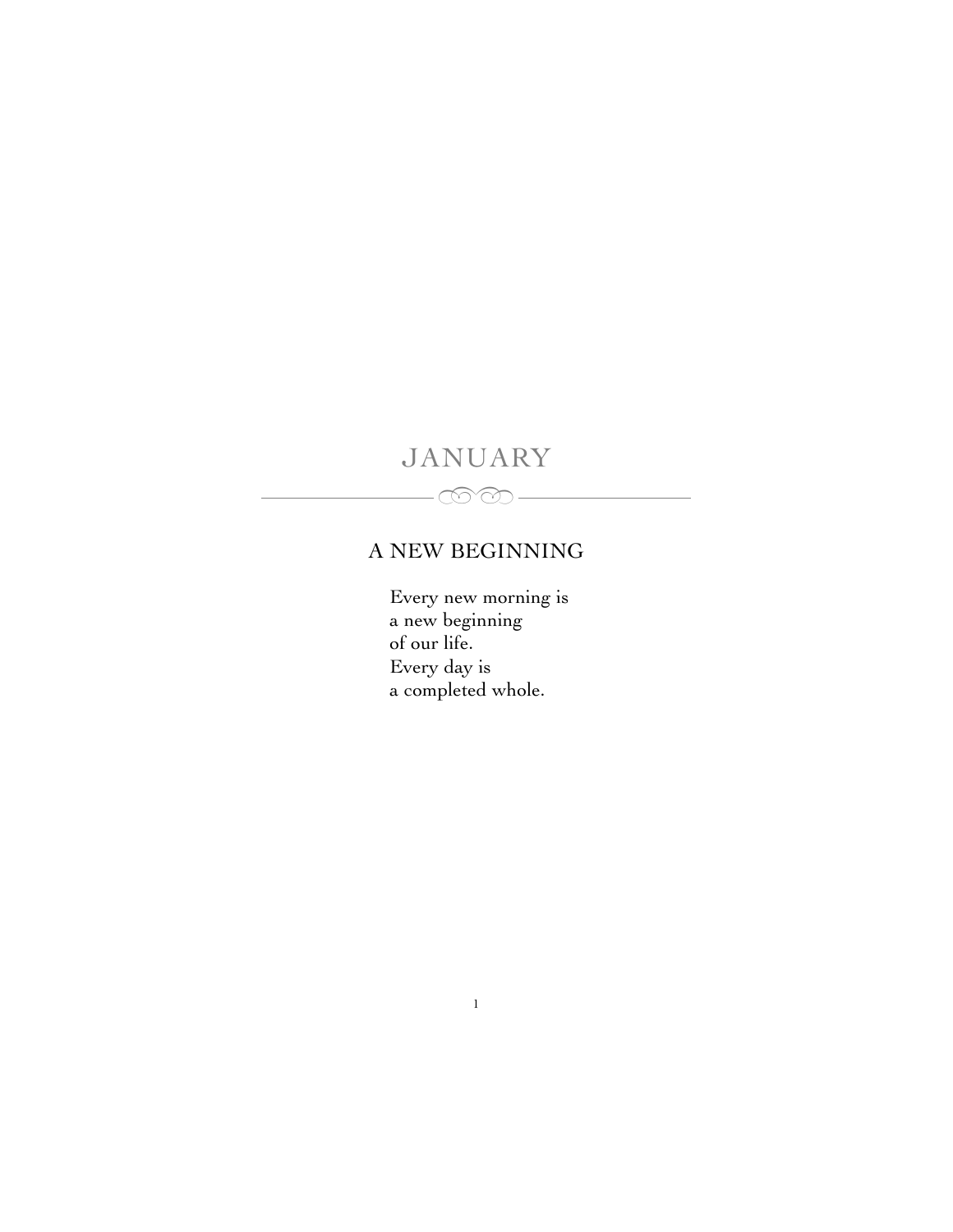#### FROM NOW ON?

The road to hell is paved with good intentions." This saying, which is found in a broad variety of lands, does not arise from the brash worldly wisdom of an incorrigible. It instead reveals deep Christian insight. At the beginning of a new year, many people have nothing better to do than to make a list of bad deeds and resolve from now on—how many such "from-now-ons" have there already been!—to begin with better intentions, but they are still stuck in the middle of their paganism. They believe that a good intention already means a new beginning; they believe that on their own they can make a new start whenever they want. But that is an evil illusion: only God can make a new beginning with people whenever God pleases, but not people with God. Therefore, people cannot make a new beginning at all; they can only pray for one. Where people are on their own and live by their own devices, there is only the old, the past. Only where God is can there be a new beginning. We cannot command God to grant it: we can only pray to God for it. And we can pray only when we realize that we cannot do anything, that we have reached our limit, that someone else must make that new beginning.

2 / JANUARY 1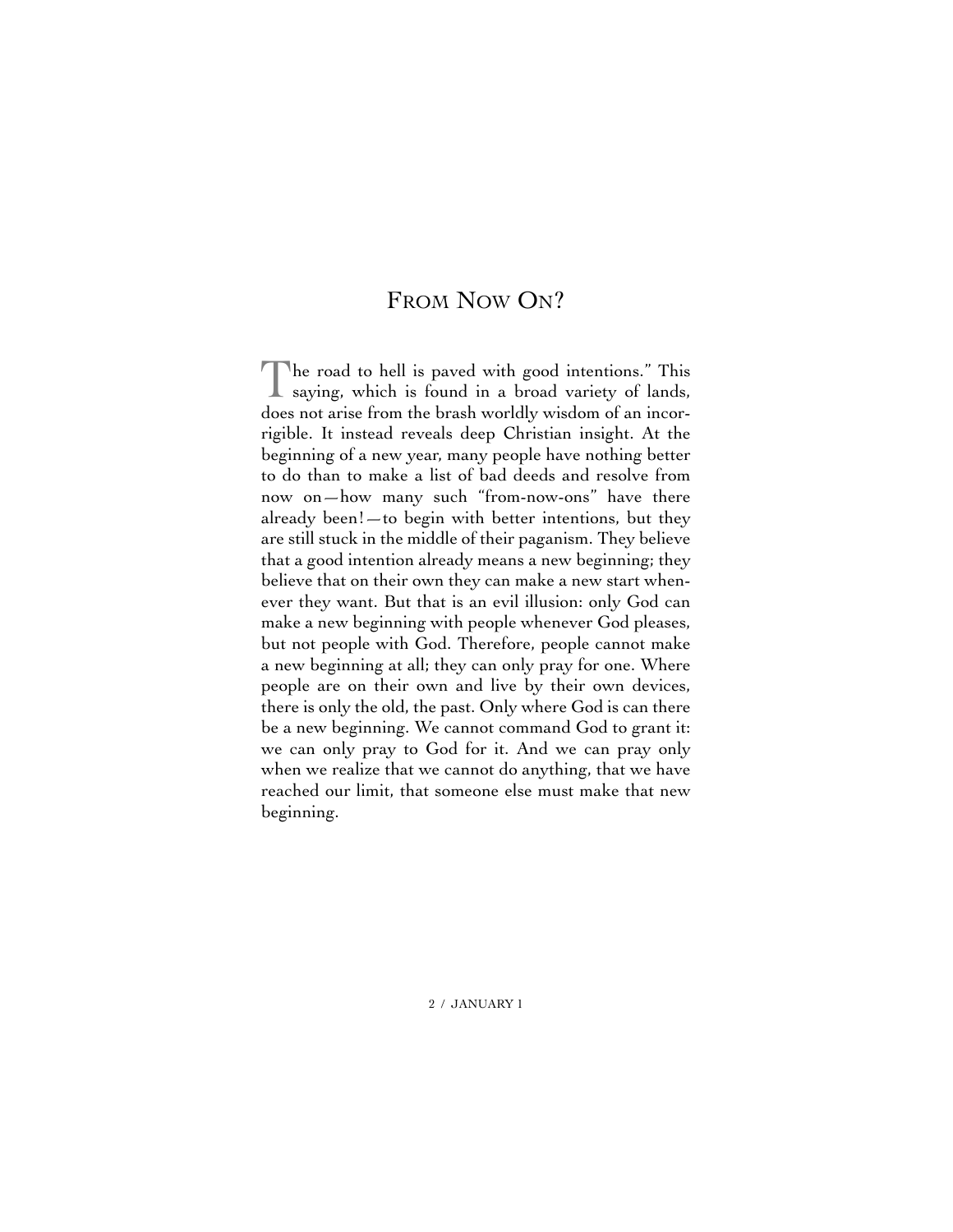#### THE NEXT STEP

**People who want to live solely by their good intentions** have no idea where those intentions actually come from. It's worth a closer look. Our so-called good intentions are nothing but anxious byproducts of a weak heart that fears all kinds of evils and sins and now arms itself with very human weapons in order to go against these powers. But whoever is afraid of sin is already in the middle of it. Fear is the net that evil throws over us, so that we become entangled and soon fall. Those who are afraid have already fallen. If we are on a difficult mountain climb and are suddenly consumed with fear, we will surely stumble. Hence, such anxious good intentions do us no good. We can certainly never make a new beginning with them.

How can we make a fresh start? "No one who puts a hand to the plow and looks back . . ." (Luke 9:62). One who guides a plow does not look back—or into the immense distance—but to the next step that must be taken. Backward glances are not a Christian thing to do. Leave fear, anxiety, and guilt behind. And look to the one who gives you a new beginning.

JANUARY 2 / 3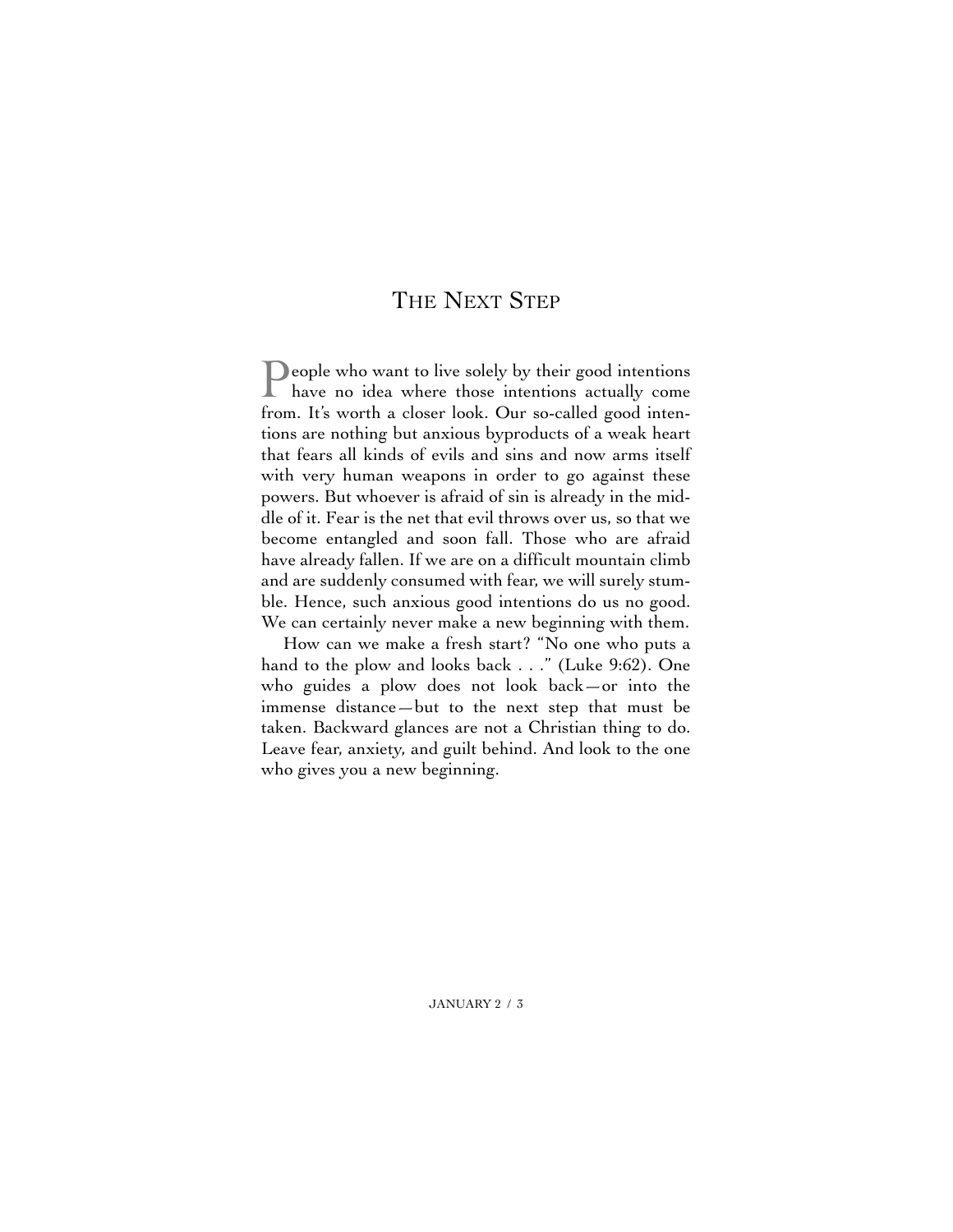#### FOR EVERYTHING THERE IS A SEASON

For those who find and give thanks to God in their<br>earthly fortune Cod will earthly fortune, God will give them times in which to remember that all things on earth are only temporary, and that it is good to set one's heart on eternity. . . . All things have their time, and the main thing is to stay in step with God and not always be hurrying a few steps ahead or falling behind. To want everything all at once is to be overanxious. "For everything there is a season . . . to weep, and . . . to laugh; . . . to embrace, and . . . to refrain from embracing; . . . to tear, and . . . to sew . . ." (Eccl. 3:1a, 4a, 5b, 7a), "and God seeks out what has gone by" (3:15b). Yet this last part must mean that nothing past is lost, that with us God again seeks out the past that belongs to us. So when the longing for something past overtakes us—and this happens at completely unpredictable times—then we can know that this is only one of the many "times" that God makes available to us. And then we should not proceed on our own but seek out the past once again with God.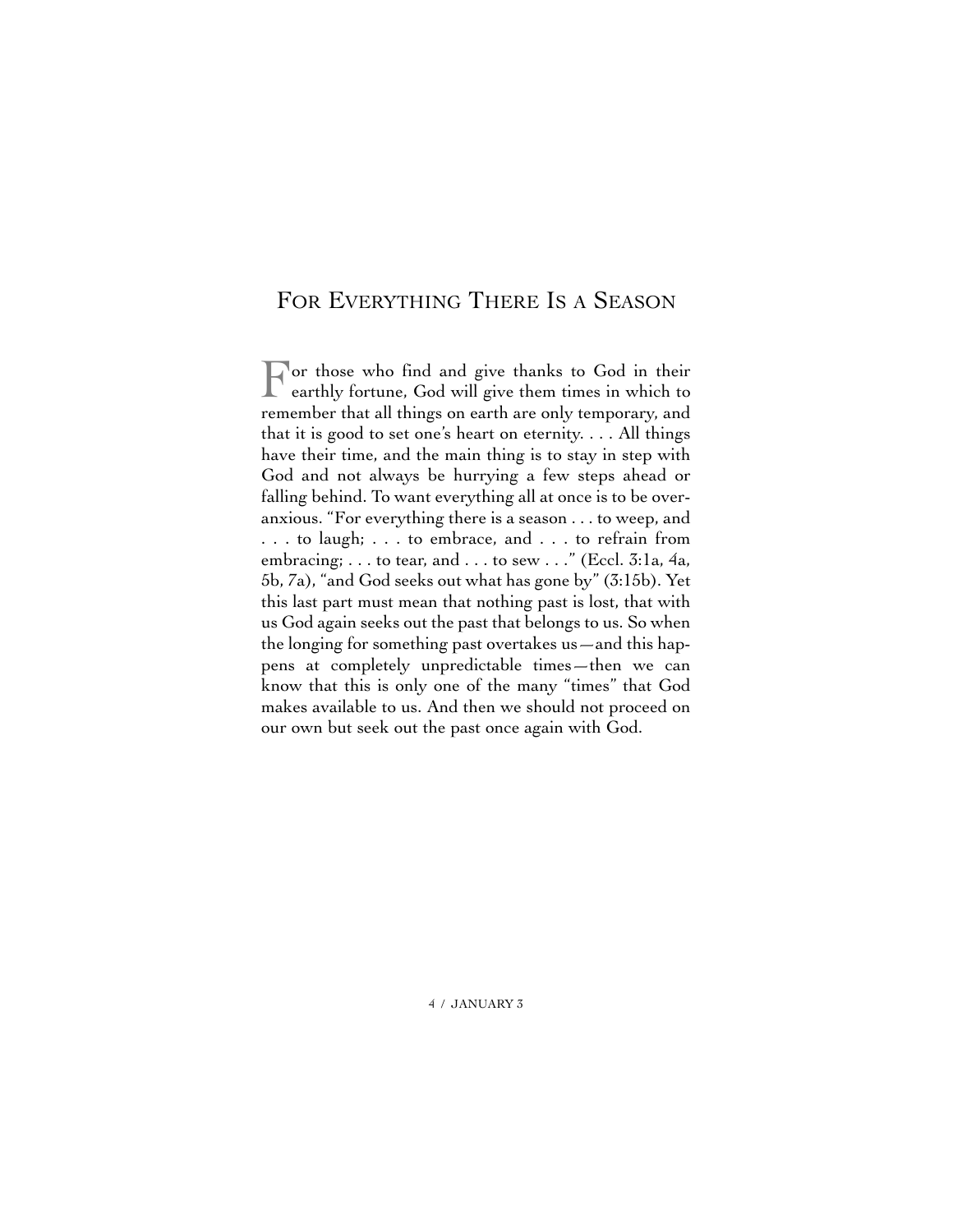#### MORNING BY MORNING HE WAKENS ME

Every new morning is a new beginning of our life. Every day is a completed whole. The present day should be the boundary of our care and striving (Matt. 6:34; Jas. 4:14). It is long enough for us to find God or lose God, to keep the faith or fall into sin and shame. God created day and night so that we might not wander boundlessly, but already in the morning may see the goal of the evening before us. As the old sun rises new every day, so the eternal mercies of God are new every morning (Lam. 3:22–23). To grasp the old faithfulness of God anew every morning, to be able—in the middle of life—to begin a new life with God daily, that is the gift that God gives with every new morning. . . .

Not fear of the day, not the burden of work that I have to do, but rather, the Lord wakens me. So says the servant of God: "Morning by morning he wakens—wakens my ear to listen as those who are taught" (Isa. 50:4). God wants to open the heart before it opens itself to the world; before the ear hears the innumerable voices of the day, the early hours are the time to hear the voice of the Creator and Redeemer. God made the stillness of the early morning for himself. It ought to belong to God.

JANUARY 4 / 5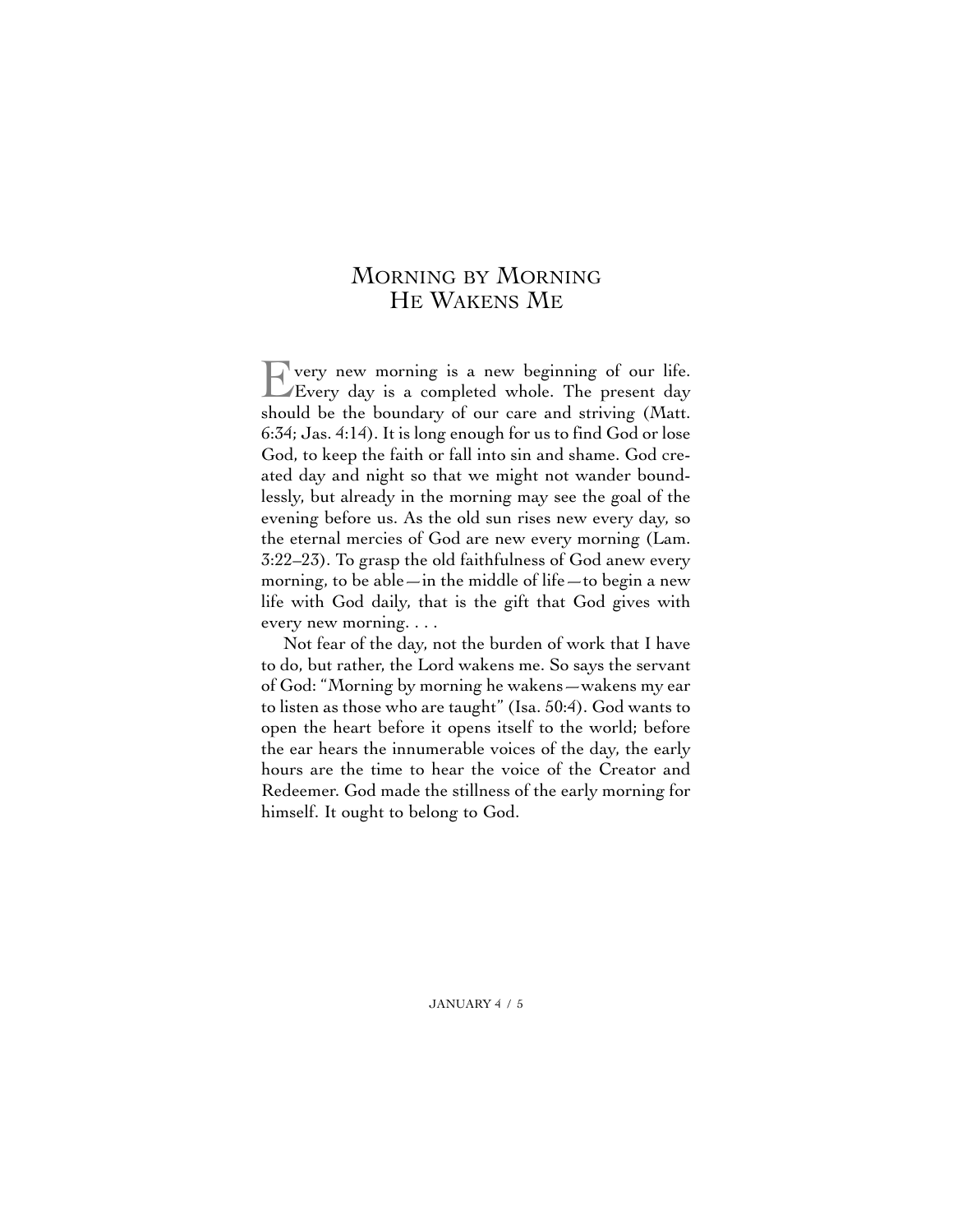#### DO NOT WORRY ABOUT TOMORROW

Possessions delude the human heart into believing that they provide security and a worry-free existence, but in truth they are the very cause of worry. For the heart that is fixed on possessions, they come with a suffocating burden of worry. Worries lead to treasure, and treasure leads back to worry. We want to secure our lives through possessions; through worry we want to become worry free, but the truth turns out to be the opposite. The shackles that bind us to possessions, that hold us fast to possessions, are themselves worries. The misuse of possessions consists in our using them for security for the next day. Worry is always directed toward tomorrow. In the strictest sense, however, possessions are intended only for today. It is precisely the securing of tomorrow that makes me so insecure today. "Today's trouble is enough for today" (Matt. 6:34b). Only those who place tomorrow in God's hands and receive what they need to live today are truly secure. Receiving daily liberates us from tomorrow. Thought for tomorrow delivers us up to endless worry.

6 / JANUARY 5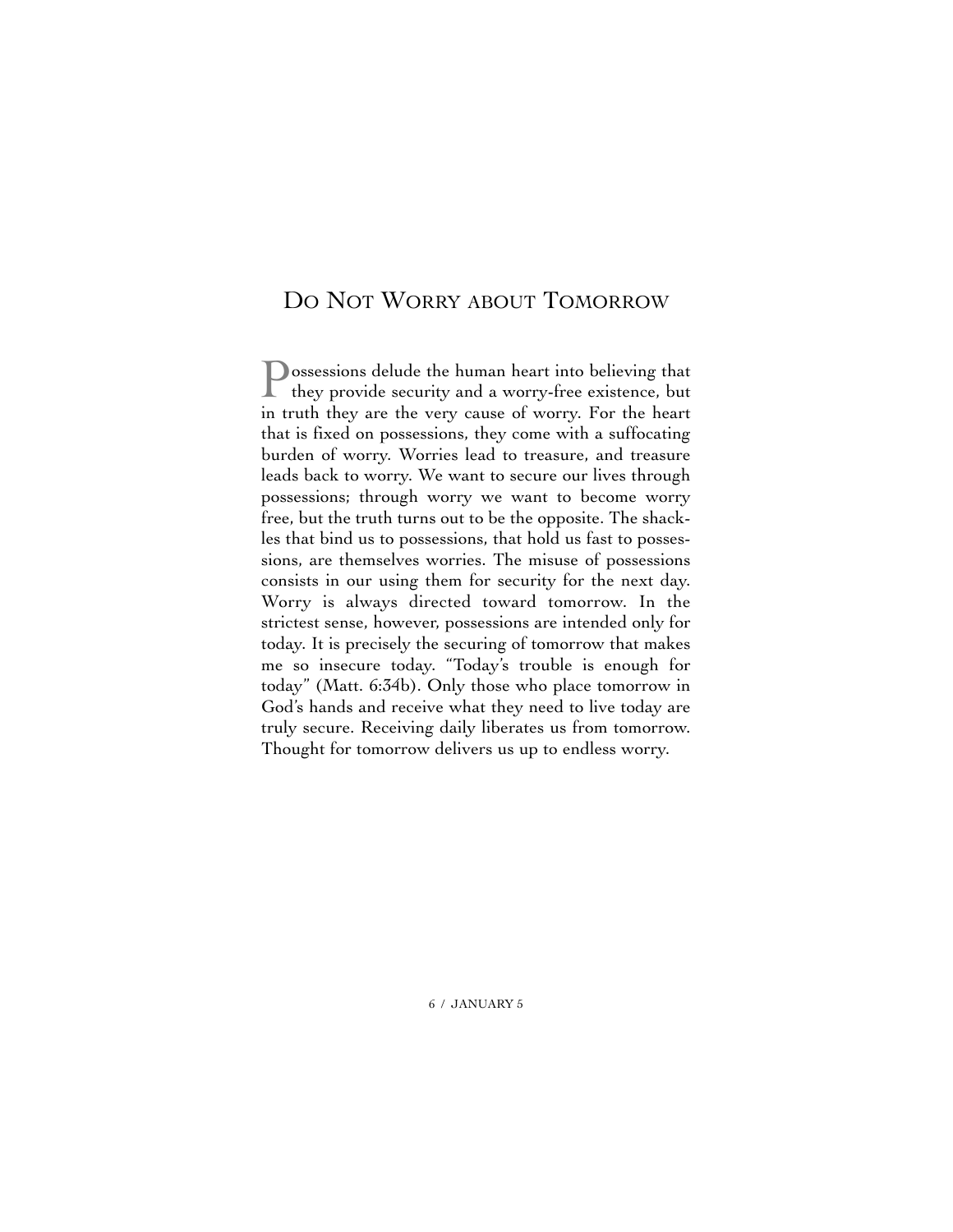#### THE HOUR OF SALVATION

The curious uncertainty that surrounds the feast of Epiphany is as old as the feast itself. We know that long before Christmas was celebrated, Epiphany was the highest holiday in the Eastern and Western churches. Its origins are obscure, but it is certain that since ancient times this day has brought to mind four different events: the birth of Christ, the baptism of Christ, the wedding at Cana, and the arrival of the Magi from the East. . . . Be that as it may, since the fourth century the church has left the birth of Christ out of the feast of Epiphany. . . . The removal of the birth of Christ from his baptismal day had great significance. In gnostic and heretical circles in the East, the idea arose that the baptismal day was actually the day of Christ's birth as the Son of God. . . . But therein lay the possibility of a dangerous error, namely, a misunderstanding of God's incarnation. . . . If God had not accepted Jesus as his Son until Jesus' baptism, we would remain unredeemed. But if Jesus is the Son of God who from his conception and birth assumed our own flesh and blood, then and then alone is he true man and true God; only then can he help us; for then the "hour of salvation" for us has really come in his birth; then the birth of Christ is the salvation of all people.

JANUARY 6 / 7